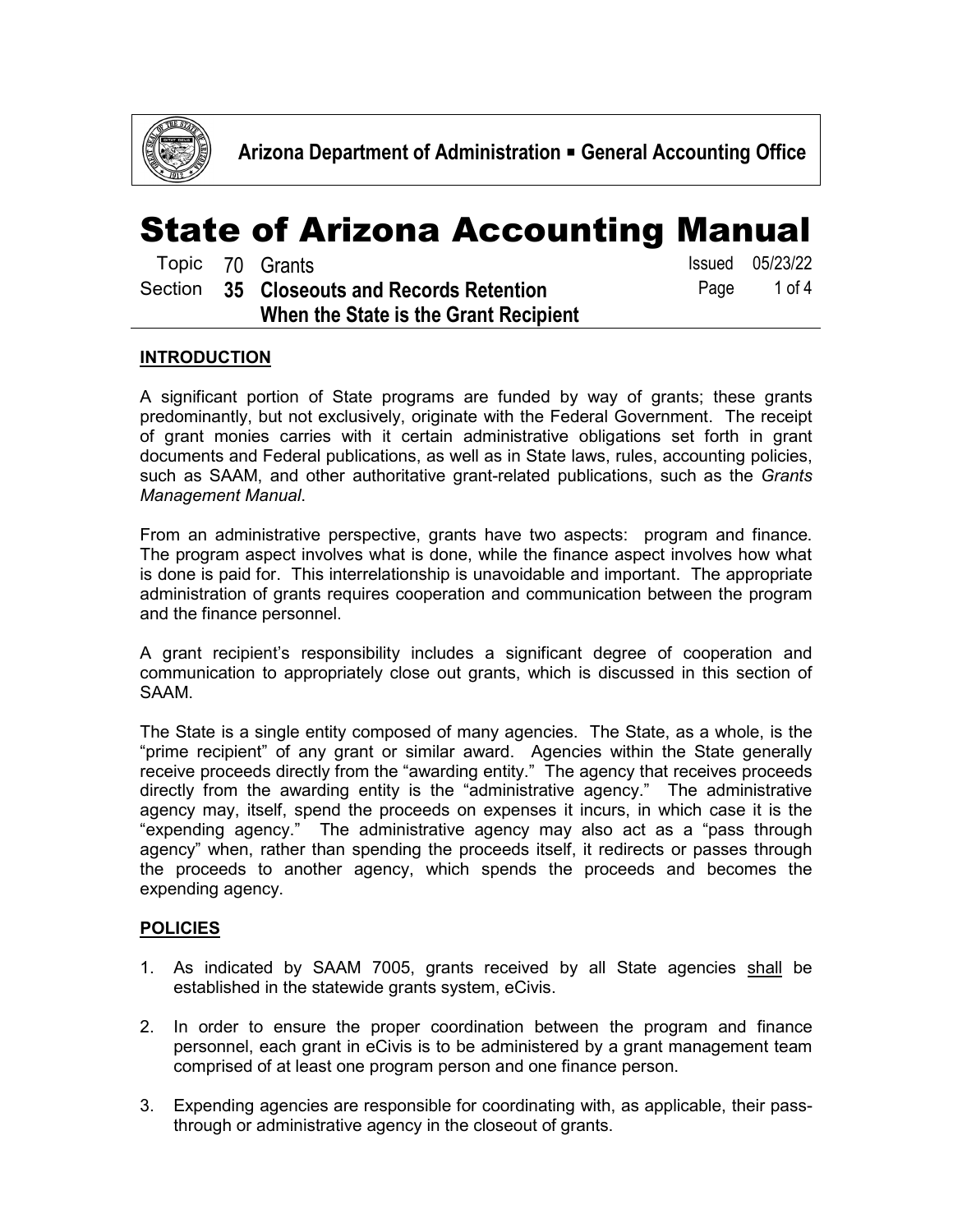|  | Topic 70 Grants                            |      | <b>Issued</b> 05/23/22 |
|--|--------------------------------------------|------|------------------------|
|  | Section 35 Closeouts and Records Retention | Page | 2 of 4                 |
|  | When the State is the Grant Recipient      |      |                        |
|  |                                            |      |                        |

- 3.1. The administrative agency is responsible for the closeout of its grants.
- 3.2. Grants should be closed-out in accordance with the requirements of the governing grant agreement.
- 4. All grants received by the State must, when they have satisfied one or more conditions for closeout, be closed out in eCivis and AFIS. The conditions for closeout are:
- 4.1. Regular or Normal. The term of the grant has ended, the objectives of the grant have been met, or grant funds have been fully expended.
- 4.2. Administrative. The grantee or the project team is no longer available to support or no longer have interest in supporting the objectives of the grant.
- 4.3. For Cause. The grantor or the grantee has initiated a shift in the programmatic endeavors once funded by the grant.
- 5. The following programmatic requirements have been met before a grant is closed out:
- 5.1. The deliverables specified by the governing grant agreement should have been accomplished.
- 5.2. The objectives of the program should have, to the extent practicable, been achieved.
- 5.3. Any outstanding findings from performance-based audits should have been rectified.
- 5.4. Modifications and de-obligations shall be entered into eCivis
- 6. The following financial requirements should have been met before a grant is closed out:
- 6.1. For grants where the Federal Government is the awarding entity, the final Federal Financial Report (FFR) should have been filed. An equivalent final report, if required, should be filed for grants where the Federal Government is not the awarding entity.
- 6.2. All final transactions—drawdowns, disbursements, liquidations—should have been completed. When a grant is closed out, all grant revenues that have been received or other grant-related revenues that may have been earned (such as interest earned on deposits) should, in compliance with the governing agreement, have been obligated, spent or returned to the grantor.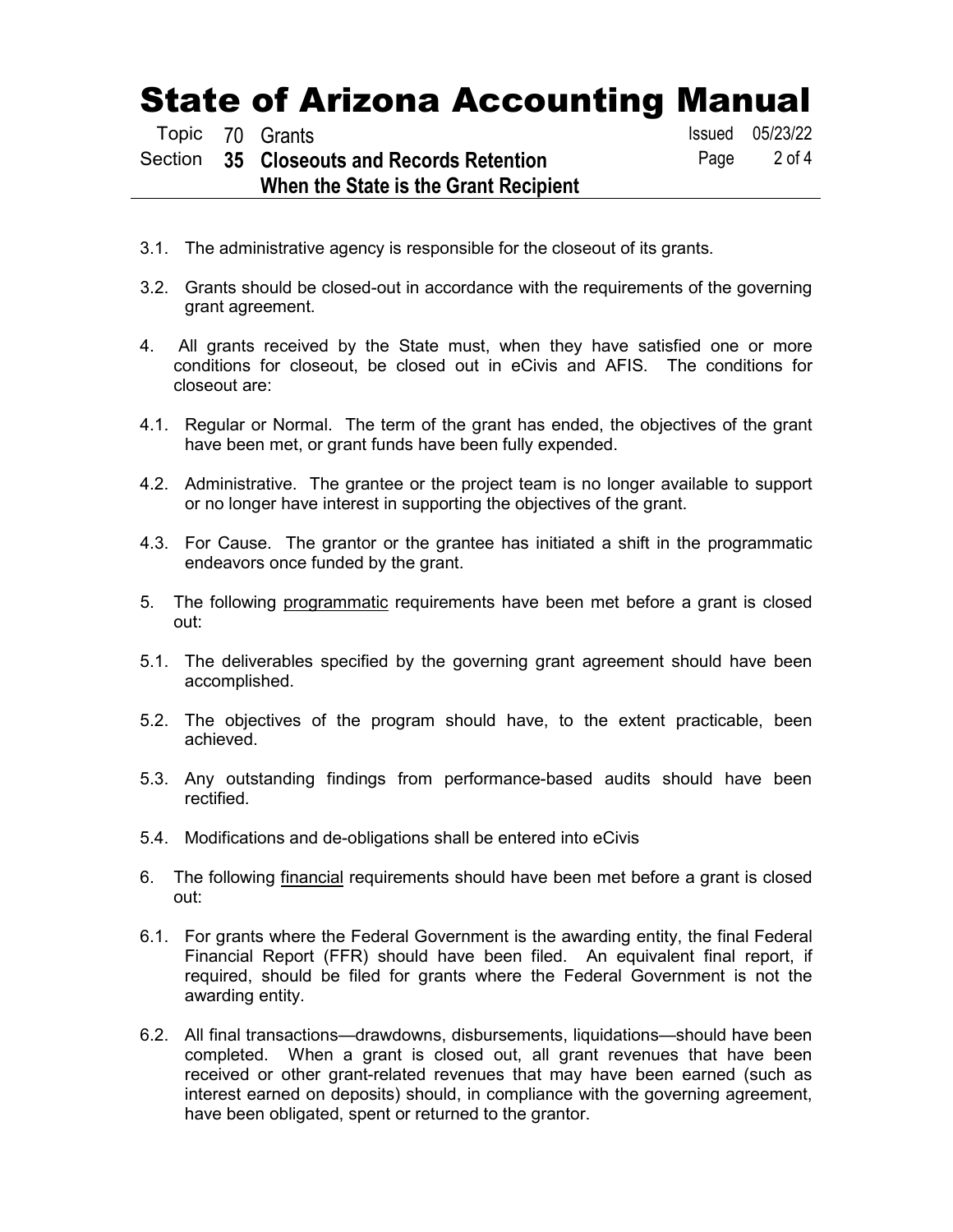Topic 70 Grants **Issued 05/23/22** 

#### Section **35 Closeouts and Records Retention When the State is the Grant Recipient**

Page 3 of 4

- 6.3. Any expenditure-matching requirements should have been met.
- 7. The closeout process should:
- 7.1. Begin with the programmatic closeout in eCivis.
- 7.2. End in AFIS with the inactivation of the chart of account structure upon the liquidation of all obligations.
- 8. The following final reporting should have been completed before a grant is closed out:
- 8.1. If required, reports, all identified as "Final," dealing with programmatic matters:
- 8.1.1. A narrative or closeout report.
- 8.1.2. A sustainability report.
- 8.2. If required, reports, all marked as "Final," dealing with financial matters:
- 8.2.1. An FFR (or its equivalent if required by the non-Federal awarding entity).
- 8.2.2. A revised budget.
- 8.2.3. A cost sharing report.
- 8.2.4. A sustainability report.
- 8.2.5. An assertion that all Single Audit requirements have been met.
- 8.3. If required, reports, all marked as "Final," dealing with other matters:
- 8.3.1. Specific Federal standard forms (SFs) submitted in compliance with the terms and conditions of the grant (e.g., SF-428 or the Tangible Personal Property Report).
- 8.3.2. Relevant subject matter expert reports.
- 9. When a grant is closed out, entries to that effect should be made in the statewide automated systems that are involved in the administration of grants.
- 9.1. In eCivis:
- 9.1.1. The grant record in eCivis is marked as closed.
- 9.1.2. It is confirmed by the grantor in writing that all requirements of the award have been met.